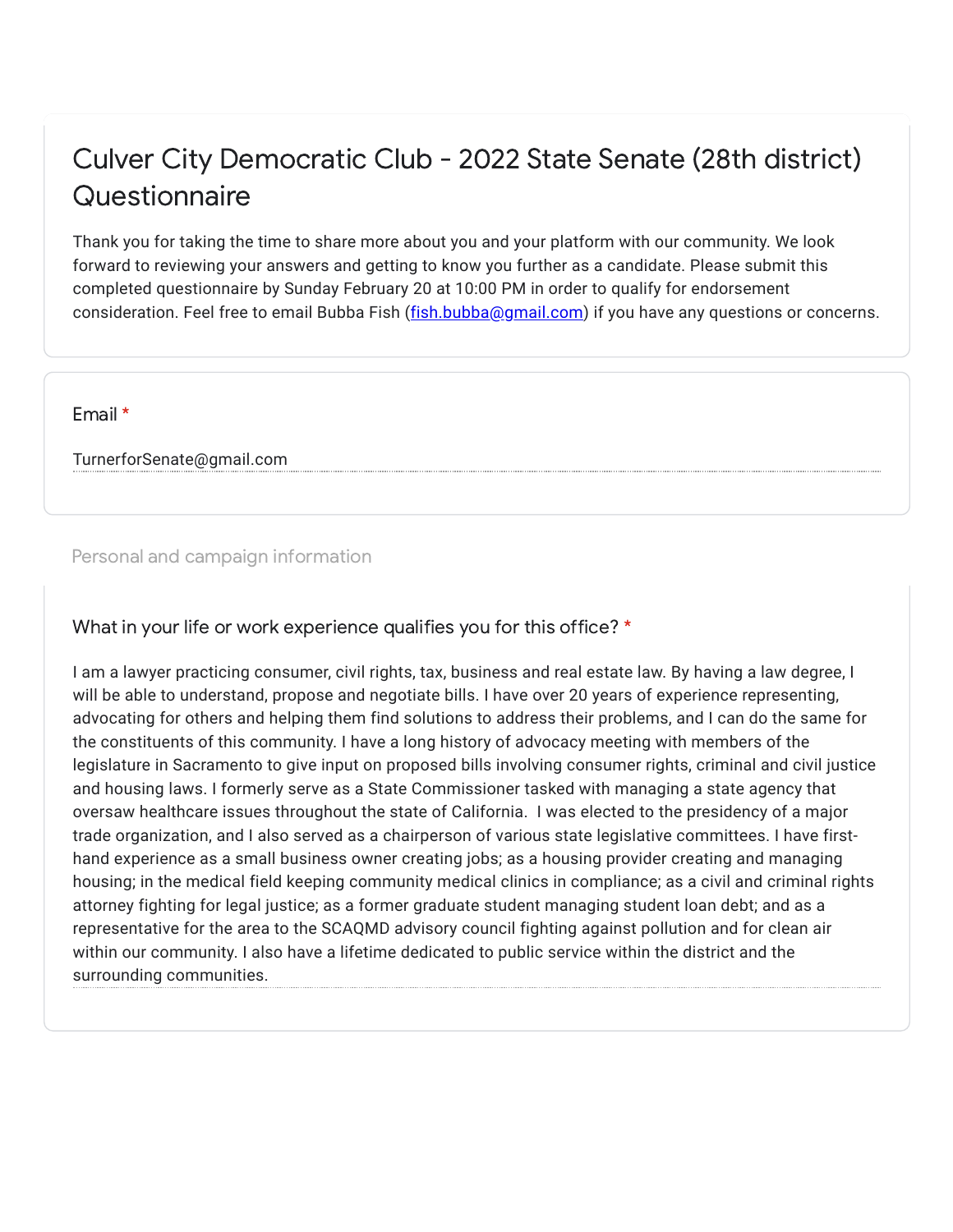What community organizations in your district have you worked with prior to starting your campaign? For how long and in what capacity? \*

FAME Redevelopment Corporation- Executive Board Member; Community Action Mobilization Team-Legal Counsel, Apartment Assoc of Greater Los Angeles-Board Chair, State Committee Chair, NAACP-Community Counsel, New Frontier Democratic Club-Former Trustee, Democratic Voter Protection Team-Attorney, Lowe Foundation-Board Member, Neighborhood Association-Elections Chair and Former Board Member, Consumer Attorneys-Political Outreach Committee, Los Angeles Convention & Exhibition Center Authority-Vice-Chair of Commission

How many signatures did you turn in to qualify for the ballot? \*

Approximately 100

How much money have you raised to finance your campaign? \*

Approximately \$30,000

Who are your top three donors? \*

So far, myself,

How many unique donors do you have? \*

So far, less than 10.

How many unique donors do you have? \*

So far, less than 10.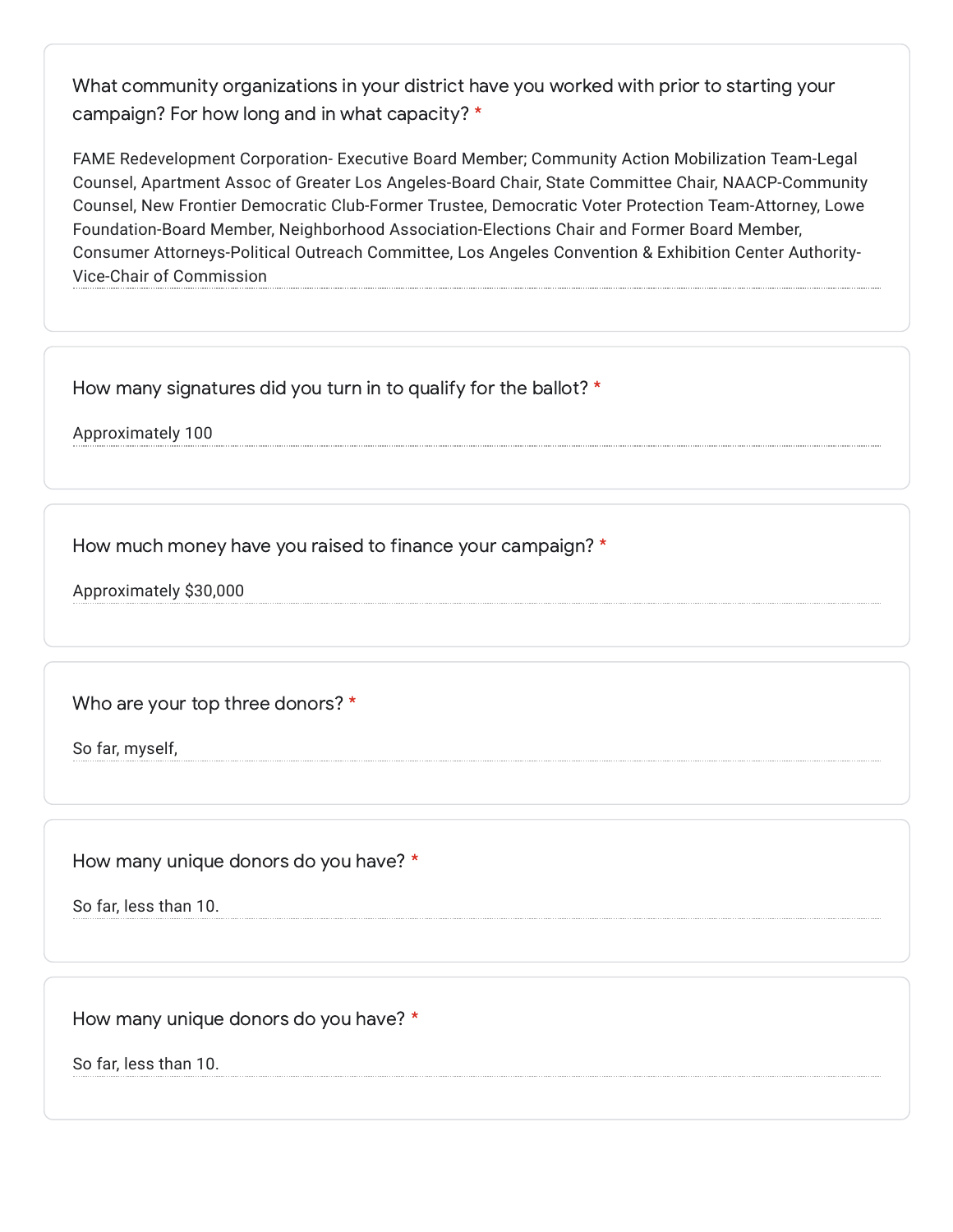What is the average donation amount? \*

\$100.00

Have you pledged to neither seek nor accept campaign contributions from the following?

| Fossil fuel entities? * |  |  |
|-------------------------|--|--|
| Yes                     |  |  |
| No                      |  |  |

| Law enforcement entities? |  |  |
|---------------------------|--|--|
| Yes                       |  |  |
| No                        |  |  |
|                           |  |  |
|                           |  |  |

Real estate developers and their landlord interests (California Apartment Association, the California Association of Realtors, and real estate investment groups such as Blackstone)

Yes No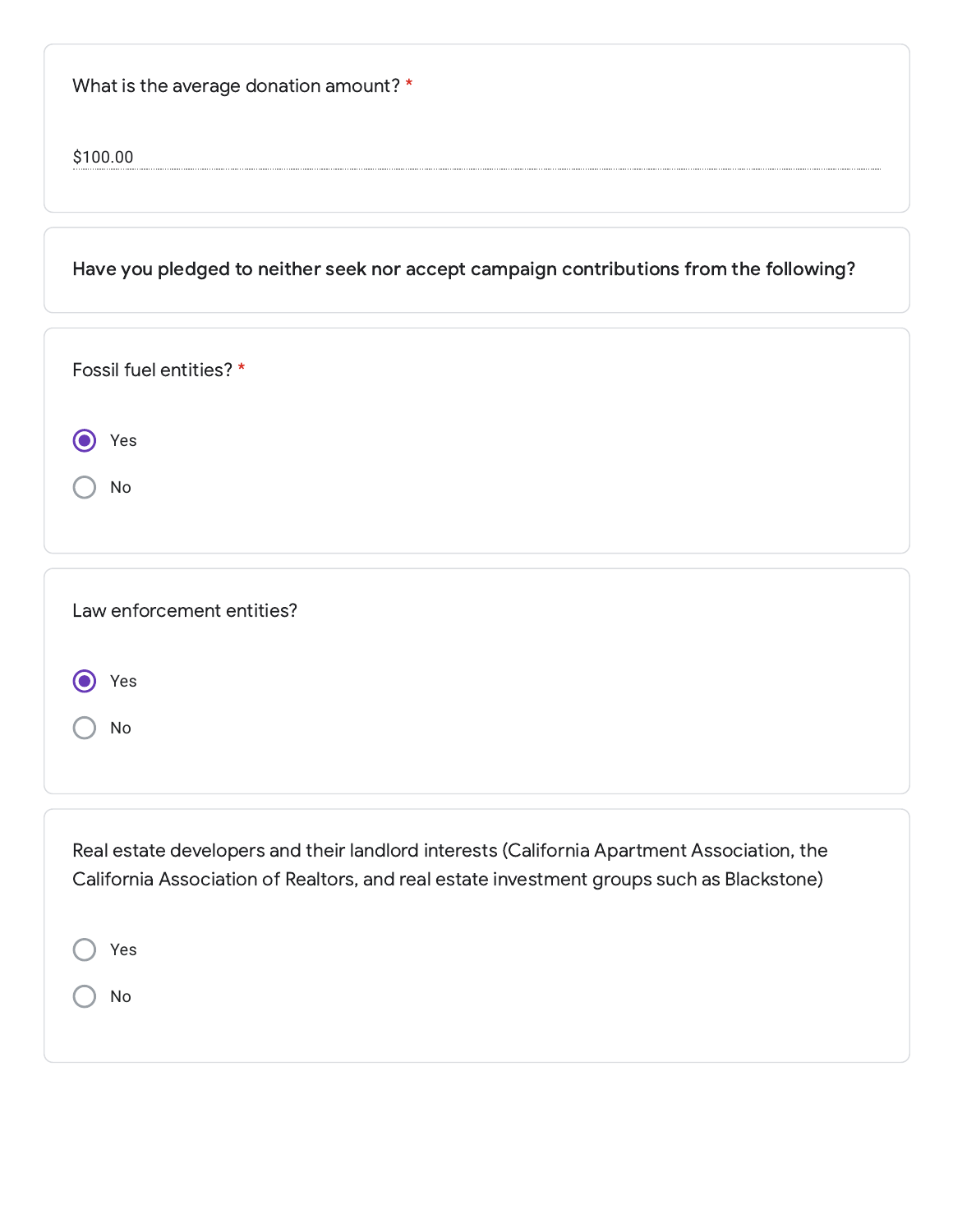| Any corporations or their PACs?                                                                                                                                                         |
|-----------------------------------------------------------------------------------------------------------------------------------------------------------------------------------------|
| Yes                                                                                                                                                                                     |
| No                                                                                                                                                                                      |
|                                                                                                                                                                                         |
| If you would like to explain any of your answers to the above campaign contribution questions,<br>please do so here.                                                                    |
| I have not received any contributions from CAA or Blackstone, but I am familiar with them. I hope to have the<br>support of small property owners since I personally know many of them. |
| Will you seek or accept the endorsement from any of the following?                                                                                                                      |
|                                                                                                                                                                                         |
| Fossil fuel entities?                                                                                                                                                                   |
| Yes                                                                                                                                                                                     |
| No                                                                                                                                                                                      |
|                                                                                                                                                                                         |
| Law enforcement entities?                                                                                                                                                               |
| Yes                                                                                                                                                                                     |
| No                                                                                                                                                                                      |
|                                                                                                                                                                                         |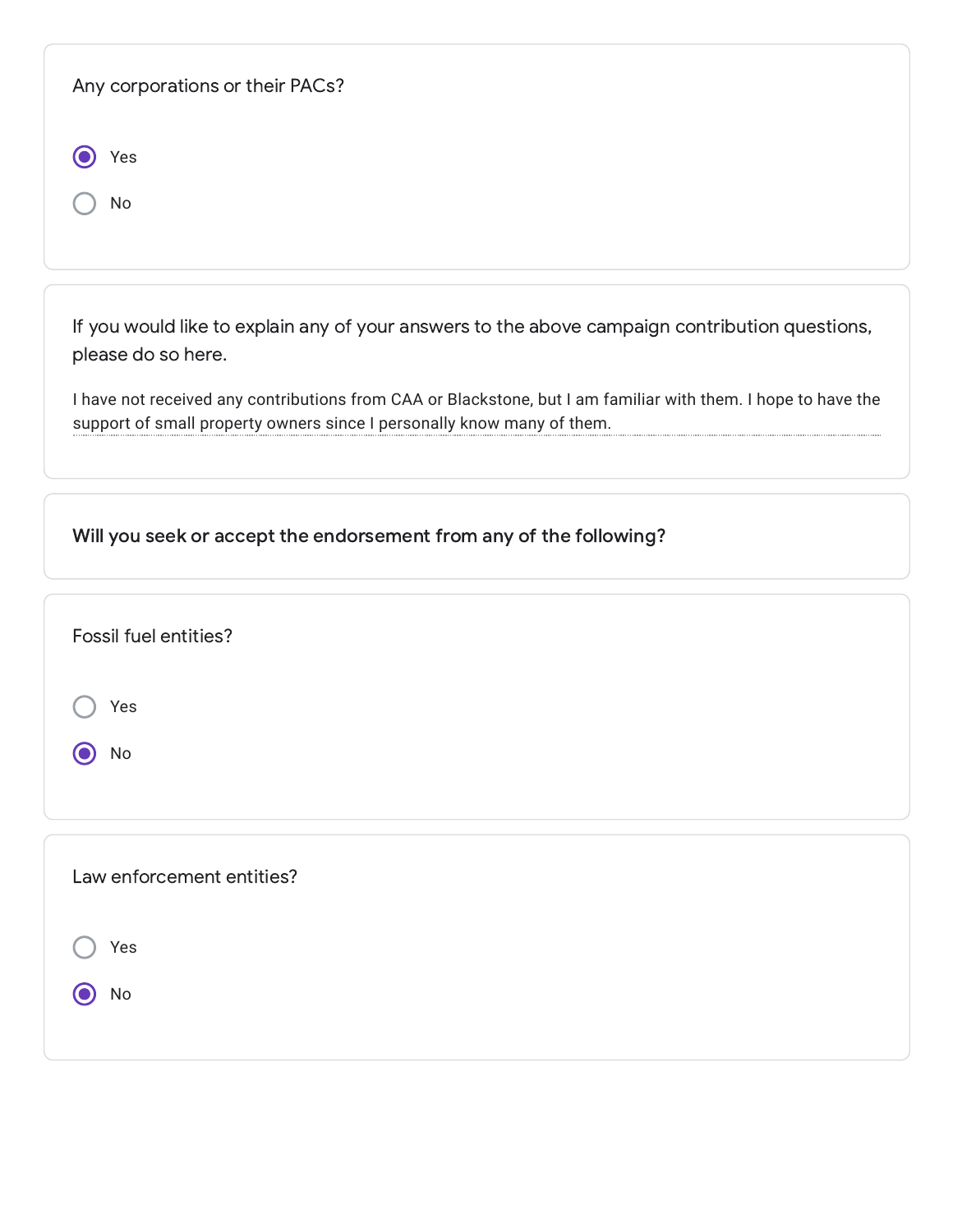| Real estate developers and their landlord interests (i.e. California Apartment Association, the<br>California Association of Realtors, real estate investment groups such as Blackstone)? * |  |
|---------------------------------------------------------------------------------------------------------------------------------------------------------------------------------------------|--|
| Yes                                                                                                                                                                                         |  |
| No                                                                                                                                                                                          |  |
|                                                                                                                                                                                             |  |

| Any corporations or their PACs? * |
|-----------------------------------|
|-----------------------------------|

|  | × |
|--|---|
|  |   |

 $\odot$  No

If you would like to explain any of your answers to the above endorsement questions, you may do so here.

Please list significant endorsements you have received for this position. \*

I just started interviews this past week.

If elected, what are your top 3 priorities and how would you go about achieving them? \*

Education, Homelessness/Housing, Jobs/Economy

Housing & Homelessness

For Yes/No questions, you may also select 'other' to elaborate if needed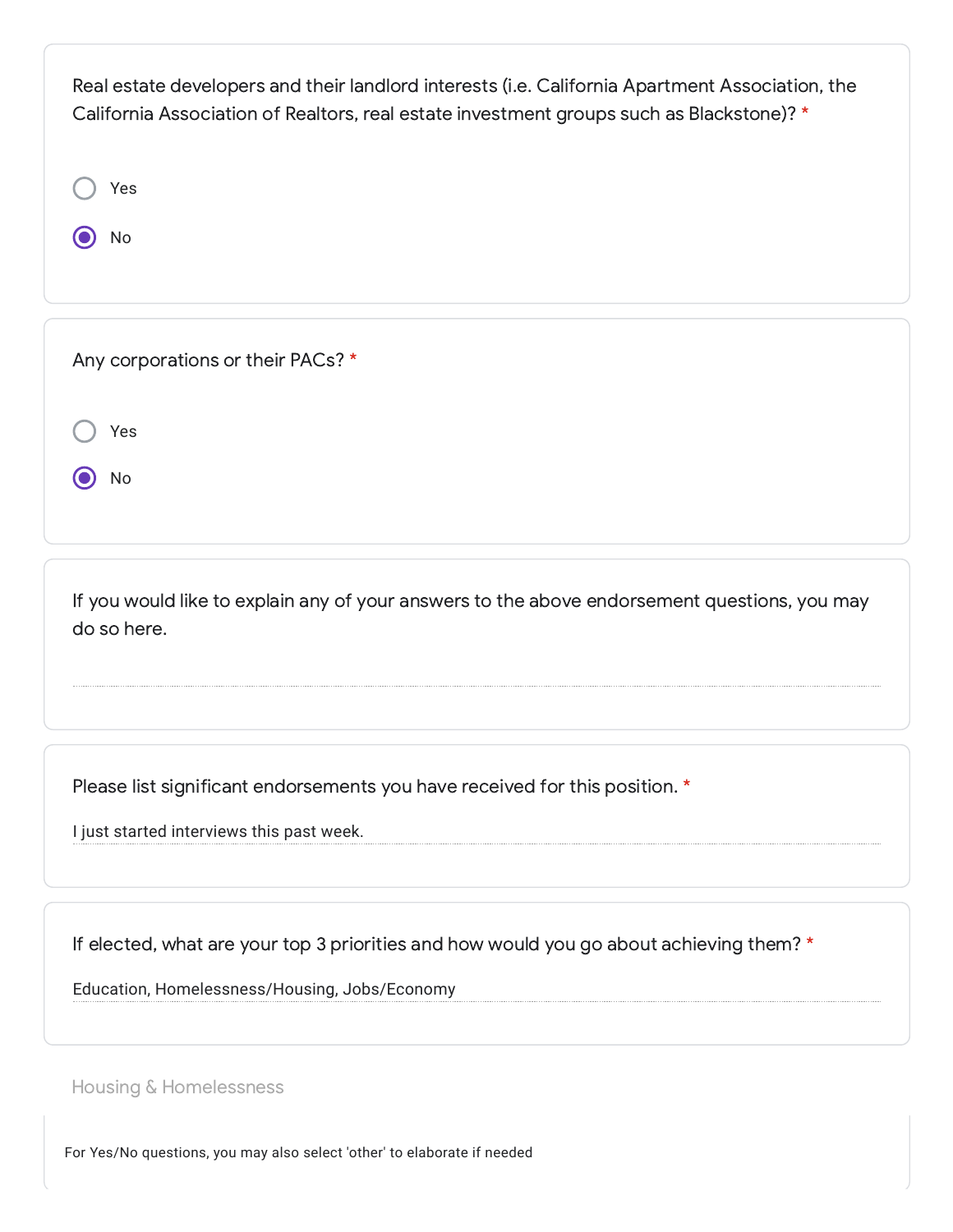The state is facing a housing crisis. What specific policies and bills do you support to address supply, stability, and affordability? \*

Rental and Mortgage Payment Assistance during COVID 19, Public Housing, ADU Legislation, Housing Vouchers, Renters' Tax Credits, Tax Credits for Affordable Housing

| How can the state support cities in creating affordable housing supply? * |  |  |
|---------------------------------------------------------------------------|--|--|
|                                                                           |  |  |

Removing red tape and excessive permitting fees, up zoning, in certain areas, ADUs, Public Housing Funding and Creation, Tax Credits for Building Affordable Housing

What kinds of housing subsidies do you support? \*

Section 8, Veterans' Vouchers, Homeless Authority, Affordable Housing Credits-All of them.

| Do you support split roll legislation? (use 'other' if you wish to elaborate) *          |
|------------------------------------------------------------------------------------------|
| Yes                                                                                      |
| No                                                                                       |
| Other: Let's address our surplus before increasing taxes.                                |
|                                                                                          |
|                                                                                          |
| Do you support a vacancy tax? *                                                          |
| Yes                                                                                      |
| No                                                                                       |
| This assumes that the property owner has control over all vacancies. a tenant.<br>Other: |
|                                                                                          |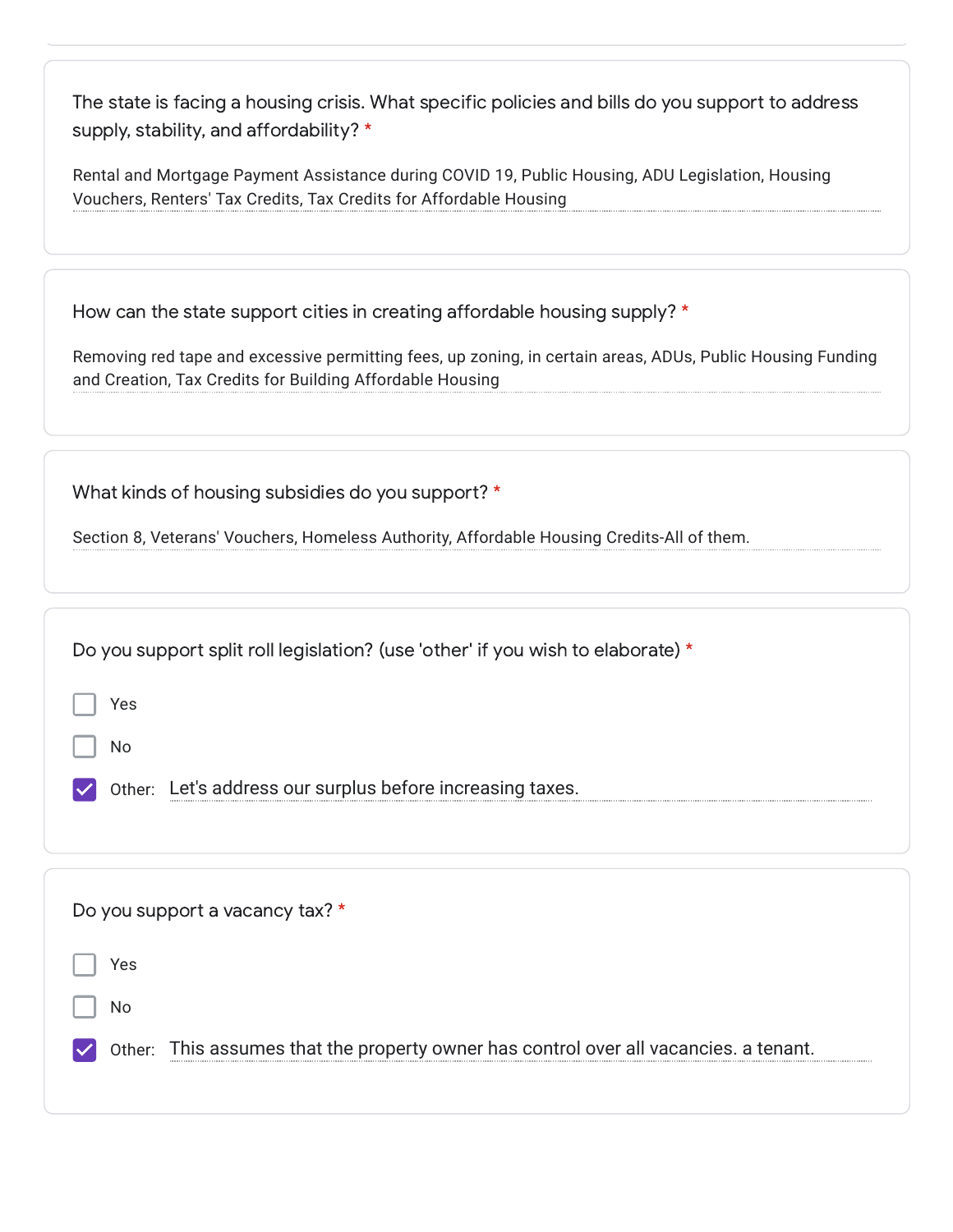Select the following land use reforms you pledge to support even if residents in your local community are opposed? \*

| end exclusionary zoning                     |
|---------------------------------------------|
| rezone single family home communities       |
| mixed income housing                        |
| abolish parking minimums                    |
| establish parking maximums                  |
| reduce the minimum lot size for development |
| Other:                                      |
|                                             |
|                                             |
|                                             |
| Do you support a repeal of Costa-Hawkins? * |
| Yes                                         |
| No                                          |
| Other:                                      |
|                                             |
|                                             |

| Do you support Ellis Act reform? *                       |
|----------------------------------------------------------|
| Yes                                                      |
| No.                                                      |
| Other: We have Ellis and it provides relocation benefits |
|                                                          |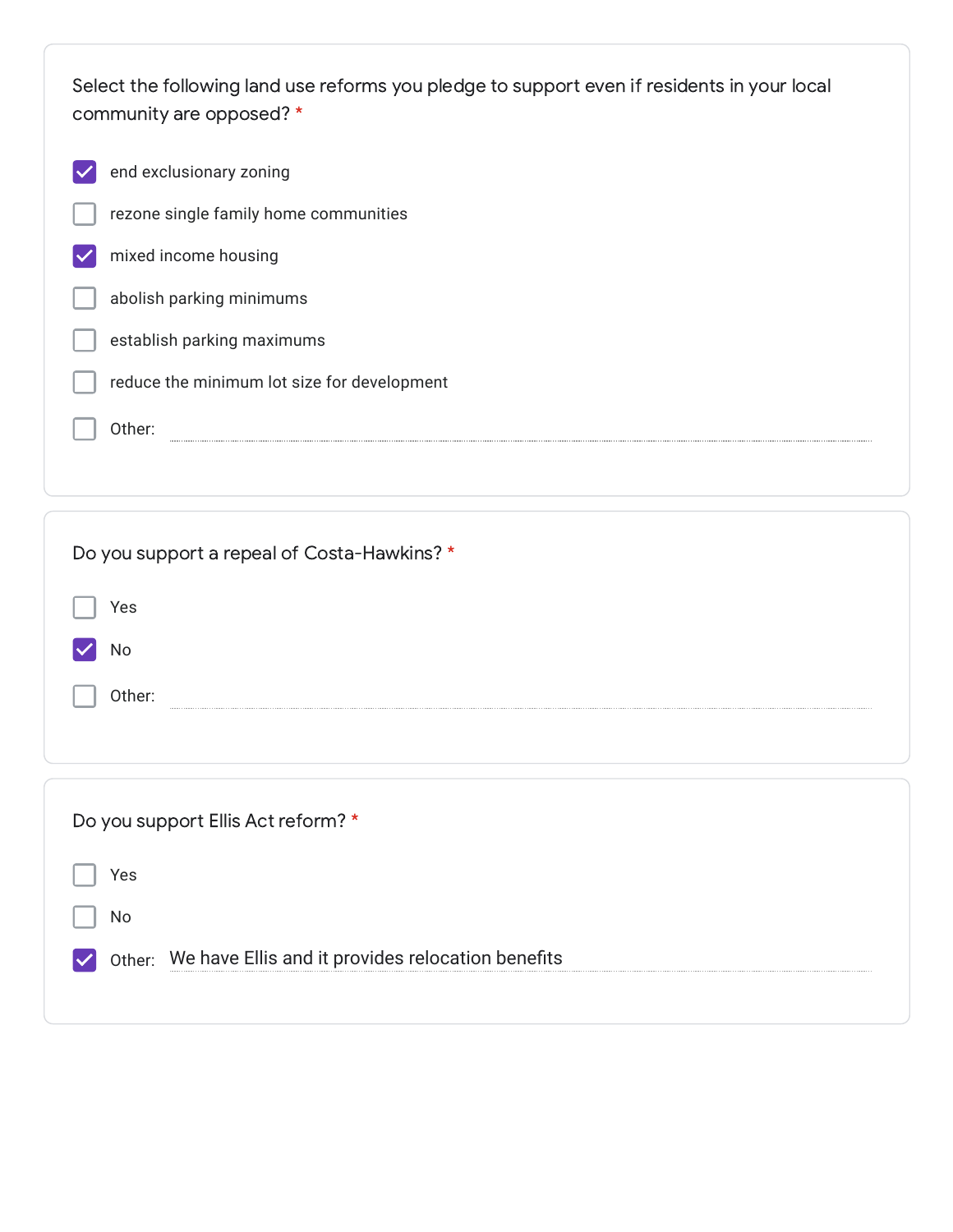| Do you support municipalities using mechanisms within SB9 and SB10 to opt out of the<br>upzoning mandated within them? *<br>Yes<br>No<br>Other: Let's discuss this.                                             |
|-----------------------------------------------------------------------------------------------------------------------------------------------------------------------------------------------------------------|
| Do you support a ballot measure that would completely restore all zoning authority to<br>municipalities?*<br>Yes<br>No<br>Other:                                                                                |
| What approaches to addressing homelessness do you favor? *<br>Direct Outreach, Intervention with the Mentally III or Drug Addicted, Public Housing Construction or<br>Purchases, Housing Subsidies and Vouchers |
| Do you support local ordinances prohibiting street camping? *<br>Yes<br>No<br>Other: Once we have the ability to provide housing for all and it was offered                                                     |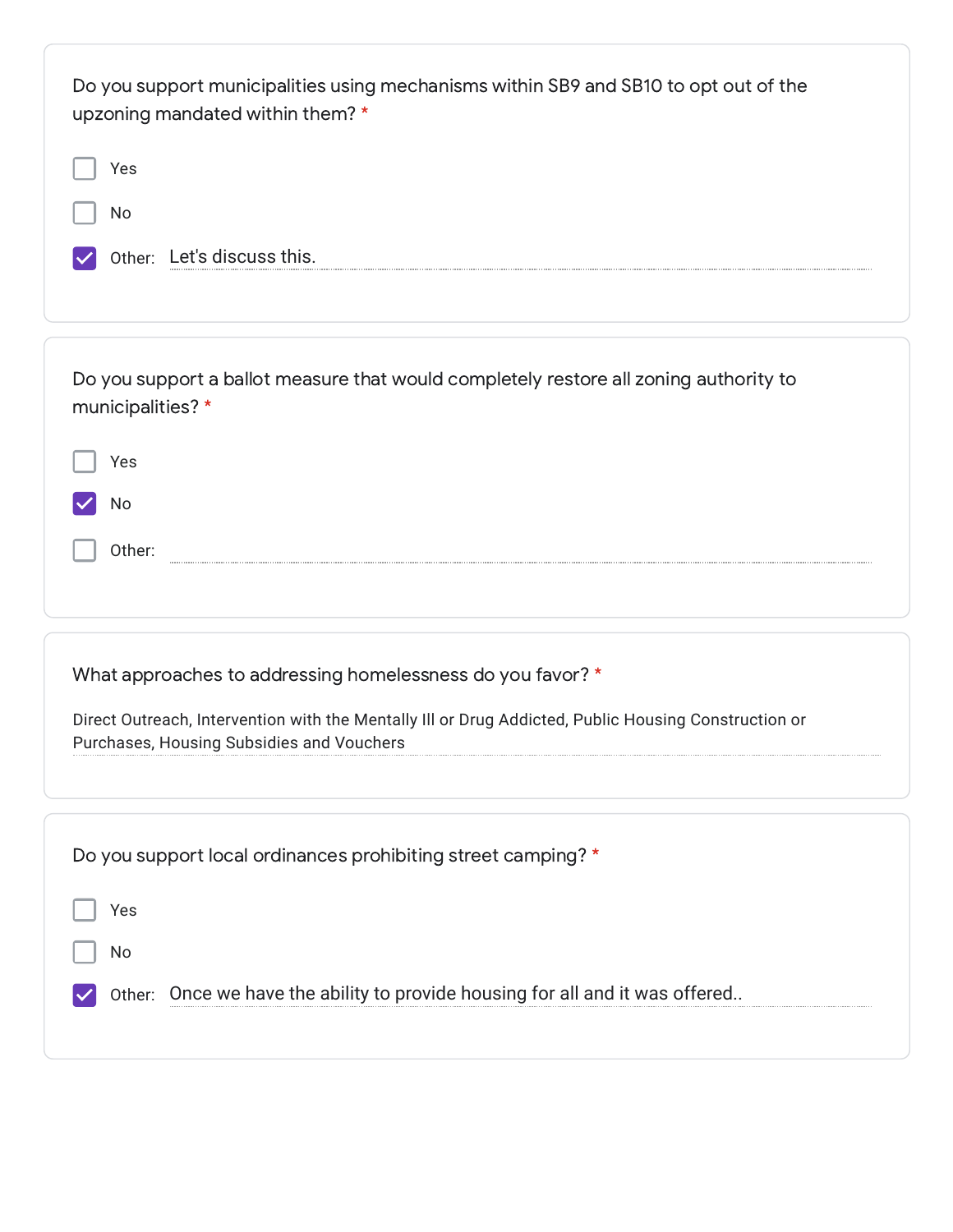| Do you support a housing guarantee? *                               |
|---------------------------------------------------------------------|
| Yes                                                                 |
| No                                                                  |
| Other:                                                              |
|                                                                     |
| Do you support penalizing landlords who refuse Section 8 tenants? * |
| Yes                                                                 |
| No                                                                  |
| Other: The outright refusal of Section 8 tenants violates the law.  |

Environment

For Yes/No questions, you may also select 'other' to elaborate if needed

If you support the Green New Deal, what GND policies could you implement in your district? What tools would you use to set targets in line with science, and to make sure targets are hit? \*

Yes. Incentives for Solar power and Electric Vehicles, Updated Appliances, Carbon Capture. We have to use monitoring systems

What issues of environmental racism affect your district, and how would you attempt to correct these historical injustices? How will you work to protect frontline communities? \*

Air pollution, oil drilling run-off and contamination, drinking water contamination, dumping sites. I will sponsor legislation to impose regulations and restrict emissions.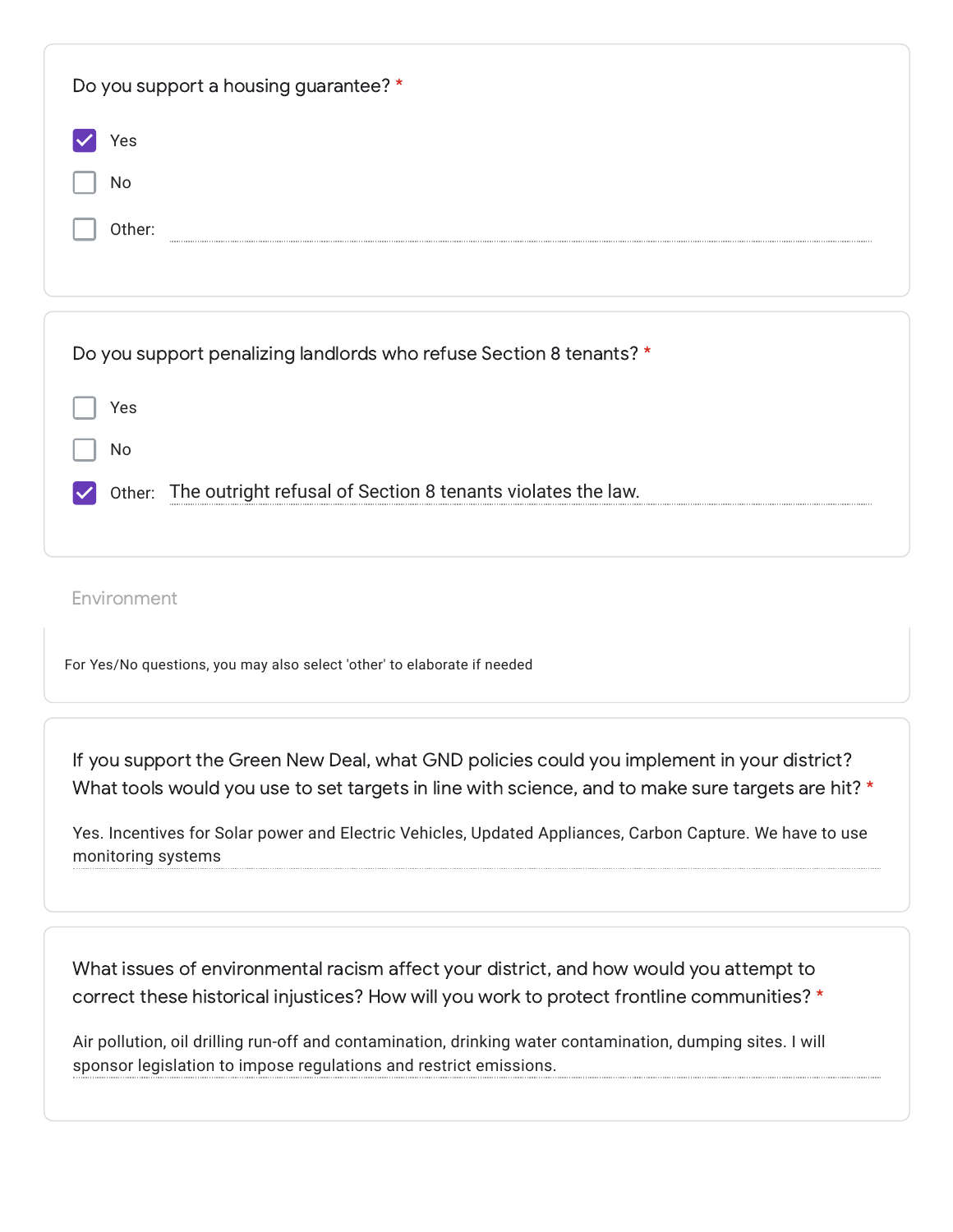| Do you support electrification of residences? (removing gas appliances, etc.) (use 'other' to<br>elaborate if needed) * |  |  |
|-------------------------------------------------------------------------------------------------------------------------|--|--|
| Yes                                                                                                                     |  |  |
| No                                                                                                                      |  |  |
| Other: Yes, soon. Let's make sure that people can afford new infrastructure.                                            |  |  |
|                                                                                                                         |  |  |

| Do you support a net zero or carbon negative standard? * |
|----------------------------------------------------------|
| Yes                                                      |
| No                                                       |
| Other:                                                   |
|                                                          |

| Do you support closing the Playa Vista natural gas facility? * |
|----------------------------------------------------------------|
| Yes                                                            |
| No                                                             |
| Other: Yes eventually, with a transition period.               |
|                                                                |

| Do you support a state takeover of PG&E? * |
|--------------------------------------------|
| Yes                                        |
| No                                         |
| Other:                                     |
|                                            |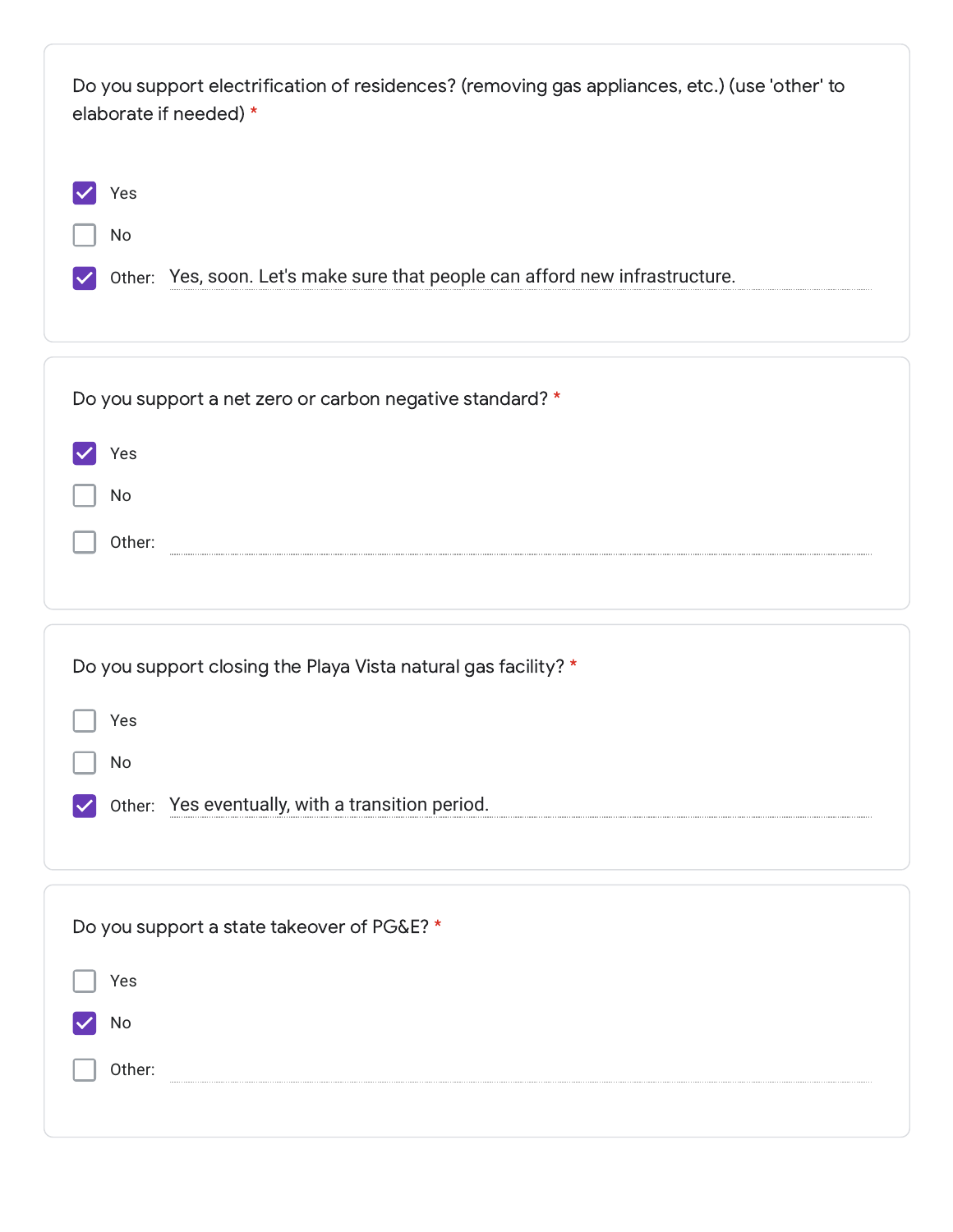| Do you support penalizing users of rooftop solar? * |
|-----------------------------------------------------|
| Yes                                                 |
| No                                                  |
| Other:                                              |
|                                                     |

How would you support a just transition to a green economy without penalizing workers? \*

Retrain them and give them good paying jobs that support and create infrastructure for a green economy.

Do you oppose the privatization of the water supply? What policies should be implemented right away to address water shortages, privatization, and guarantee safe and clean water for all communities? \*

No. It is a natural resource. Increase regulations regarding water quality and run-off.

What is your position on desalination? \*

I support it with no harm to the environment.

**Healthcare** 

For Yes/No questions, you may also select 'other' to elaborate if needed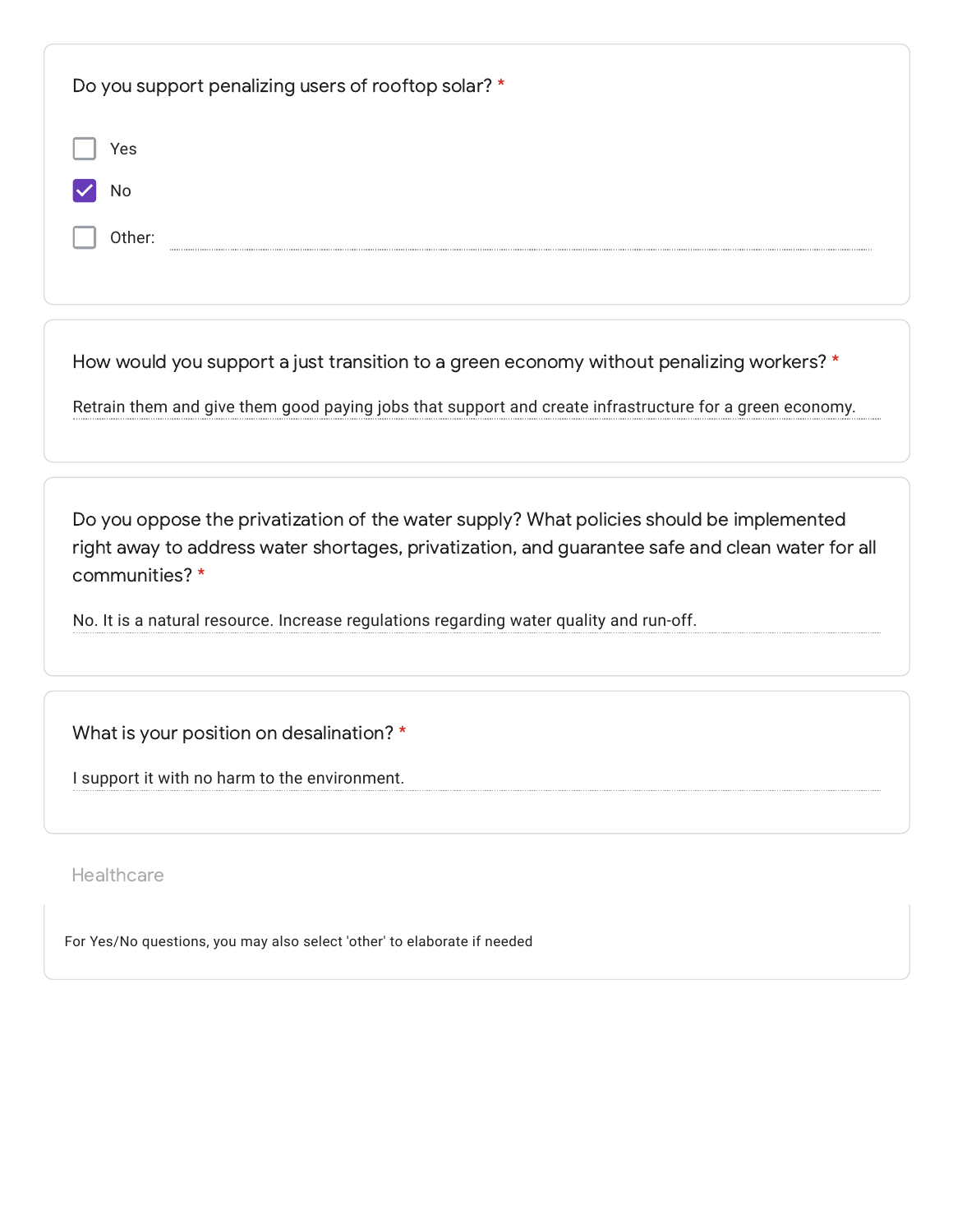| Do you support Medicare for All? * |  |
|------------------------------------|--|
| Yes                                |  |
| No                                 |  |
| Other:                             |  |

Given the lack of action on Medicare for All at the federal level and recent failure of AB1400, what role do you think California state representatives should play in providing universal health care to people living in California? If yes, what will you do in the Assembly to help convince other members to support universal healthcare in CA? \*

I would come up with a way to pay for it that is acceptable to everyone.

The LA County Jail is the largest mental healthcare provider in the nation. How would you work to replace this punishment apparatus with prevention and treatment? \*

Look for alternatives to incarceration that include mental health treatment. Mental health counseling and treatment should be provided as a preventative.

What are the most important policies that can be enacted to improve child welfare and maternal health? \*

Funding for childcare, pre-k12 education and after school programs. Low Cost or Free Medical Care to support maternal health or covered care requirements for health insurers, nutritional support with subsidies

How should California strengthen its paid family leave program/policies? \*

It was already expanded but California can provide funding for more extended leave.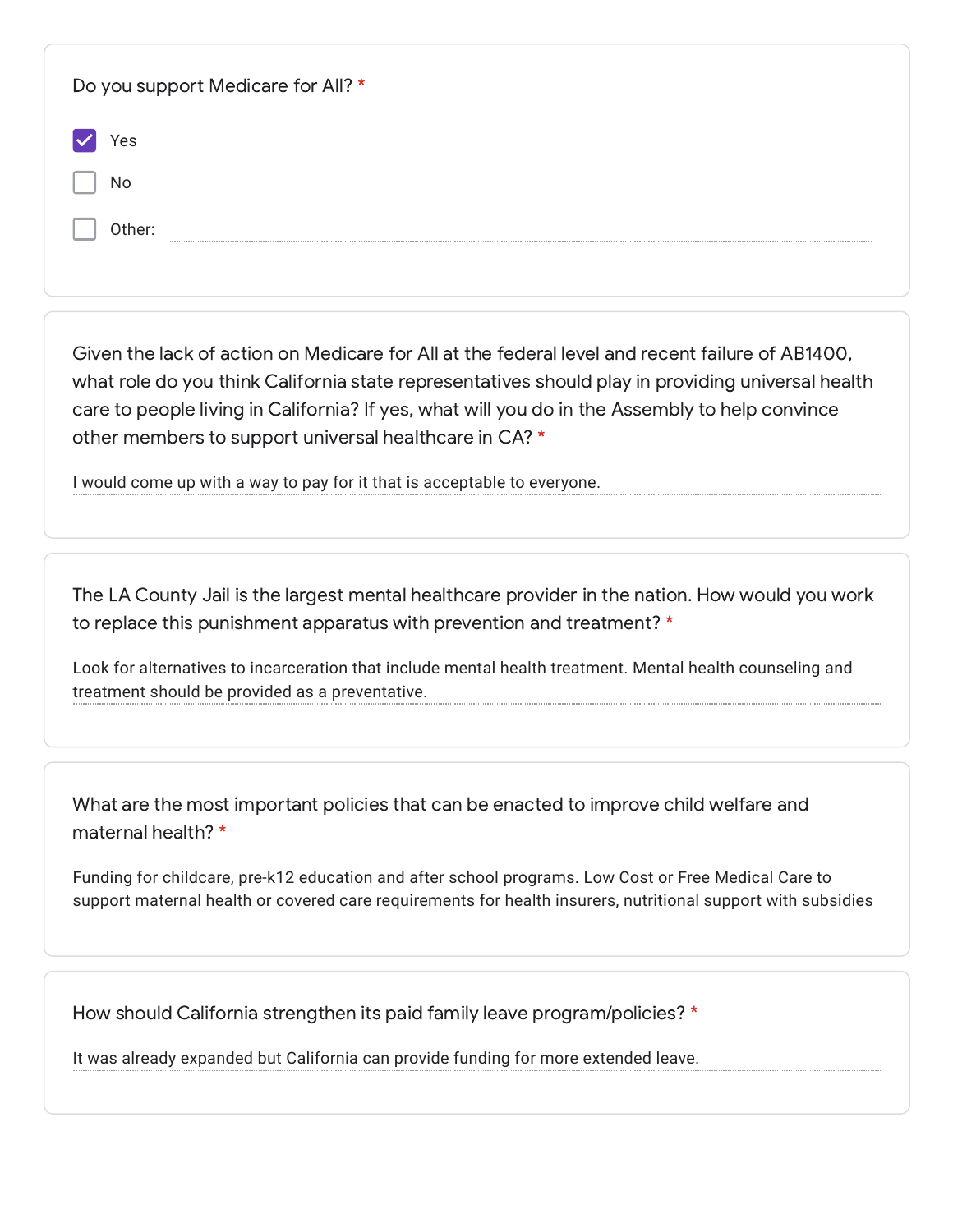The legalization of cannabis has not been accompanied by expunging marijuana convictions, reparations to the victims of the drug war, or an equitable distribution of commercial cannabis opportunities. How would you balance social justice and medical concerns while ending the drug war? \*

By providing legislation that expunges the convictions by a date certain.

| Do you support safe injection sites for drug users? * |
|-------------------------------------------------------|
| Yes                                                   |
| No                                                    |
| Other: I have to think about it.                      |
|                                                       |

**Transportation** 

For Yes/No questions, you may also select 'other' to elaborate if needed

How will you work to improve equitable access to non-car modes of transportation in your district? \*

We've passed several measures to raise taxes to build light rail and we receive funding for transportation from the federal government. We can allocate some of those resources toward free or reduced cost to ride public transportation, bikes and scooters.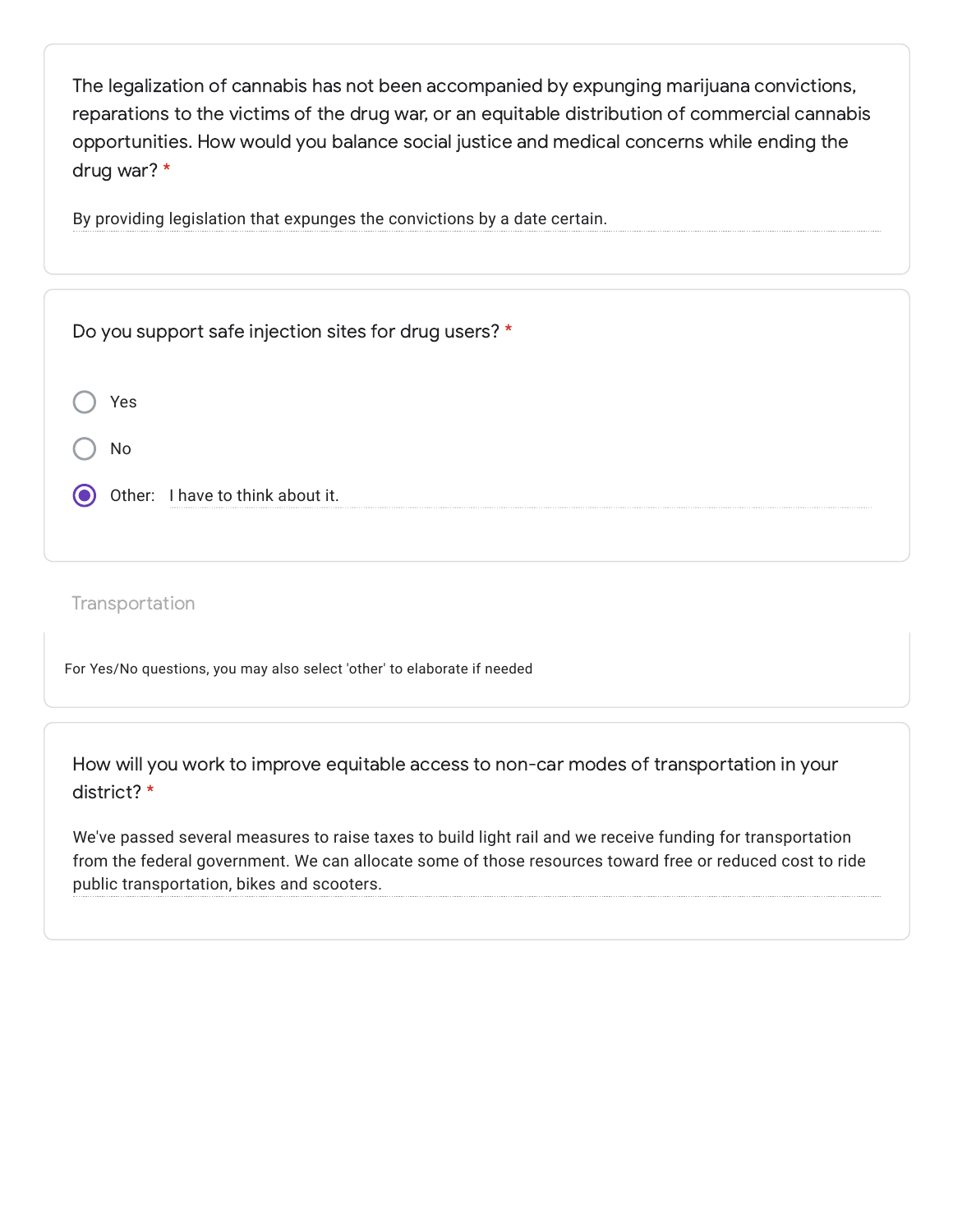| Do you support tax incentives and rebates for being car-free? (similar to those for purchasing<br>an electric car) * |  |
|----------------------------------------------------------------------------------------------------------------------|--|
| 'es                                                                                                                  |  |
| No.                                                                                                                  |  |
| Other:                                                                                                               |  |
|                                                                                                                      |  |

| Do you support the prohibition of all freeway widening in California? * |  |
|-------------------------------------------------------------------------|--|
| Yes                                                                     |  |
| No                                                                      |  |
| Other:                                                                  |  |
|                                                                         |  |
|                                                                         |  |
| Do you support decriminalizing jaywalking? *                            |  |
| Yes                                                                     |  |

Other: It should be relaxed.

No

| Do you support Calbike's proposal for a \$500M investment in a bicycle and pedestrian network<br>grant program? * |
|-------------------------------------------------------------------------------------------------------------------|
| Yes                                                                                                               |
| No                                                                                                                |
| Other:<br>----------------------                                                                                  |
|                                                                                                                   |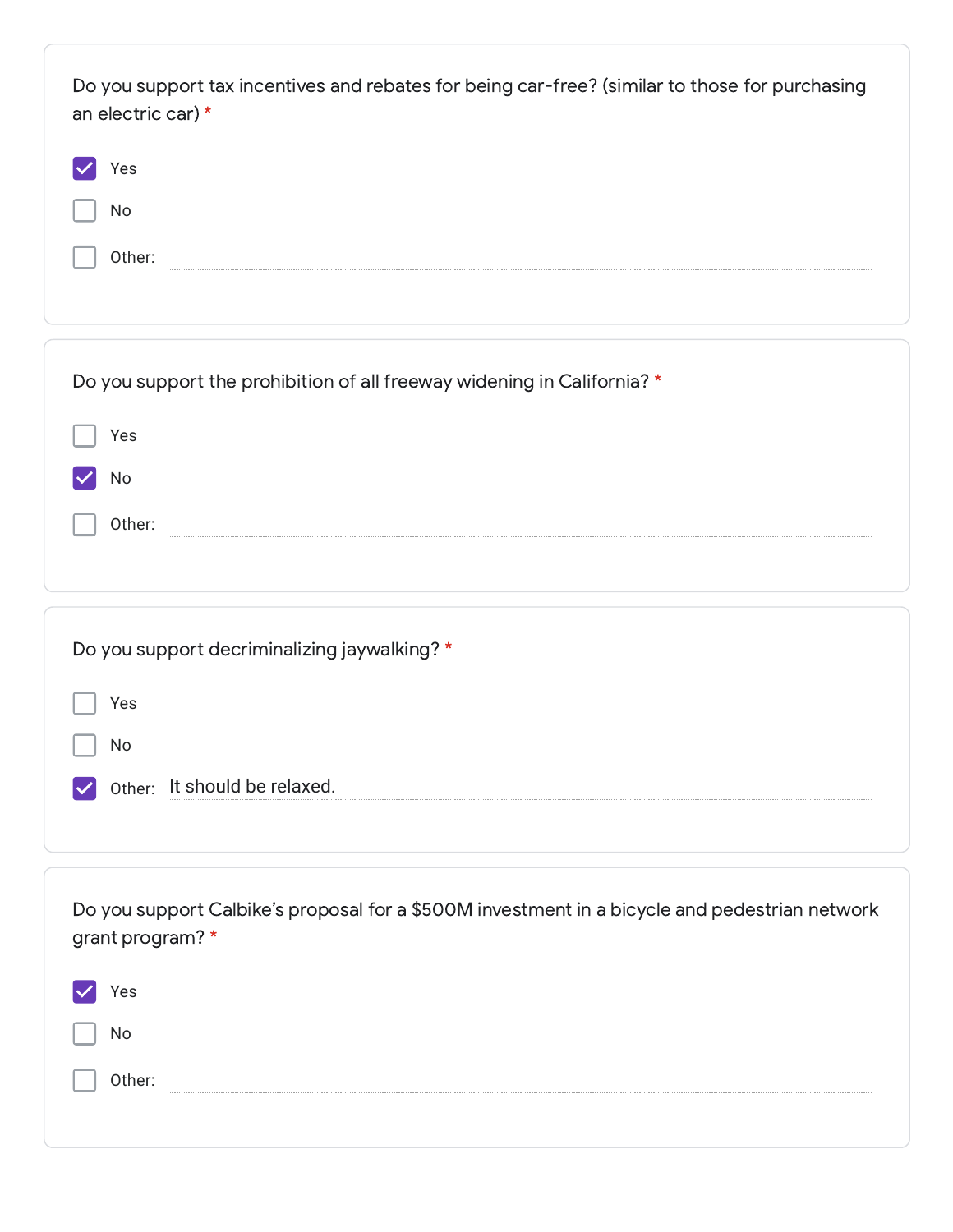| Do you support proposals mandating that municipalities implement complete streets<br>redesigns? * |  |  |
|---------------------------------------------------------------------------------------------------|--|--|
| Yes                                                                                               |  |  |
| No                                                                                                |  |  |
| Other: If it provides for safety, beautification and ADA access, then yes.                        |  |  |
|                                                                                                   |  |  |

|        | Do you support making public transportation and bike-share free? * |
|--------|--------------------------------------------------------------------|
| Yes    |                                                                    |
| No     |                                                                    |
| Other: |                                                                    |
|        |                                                                    |

Criminal Justice

In Yes/No questions, you may also select 'other' to elaborate if needed

What are your plans for criminal justice and public safety? What actions do you think should be taken at the state level to reduce police violence? \*

Shared civilian oversight, Notification of multiple excessive force claims, Increasing Hiring Age Requirements to establish officer maturity, Community Policing/Interaction Requirements, Review of the Sentencing Guidelines, Bail Reforms, Exculpatory Evidence Reforms, Alternatives to Incarceration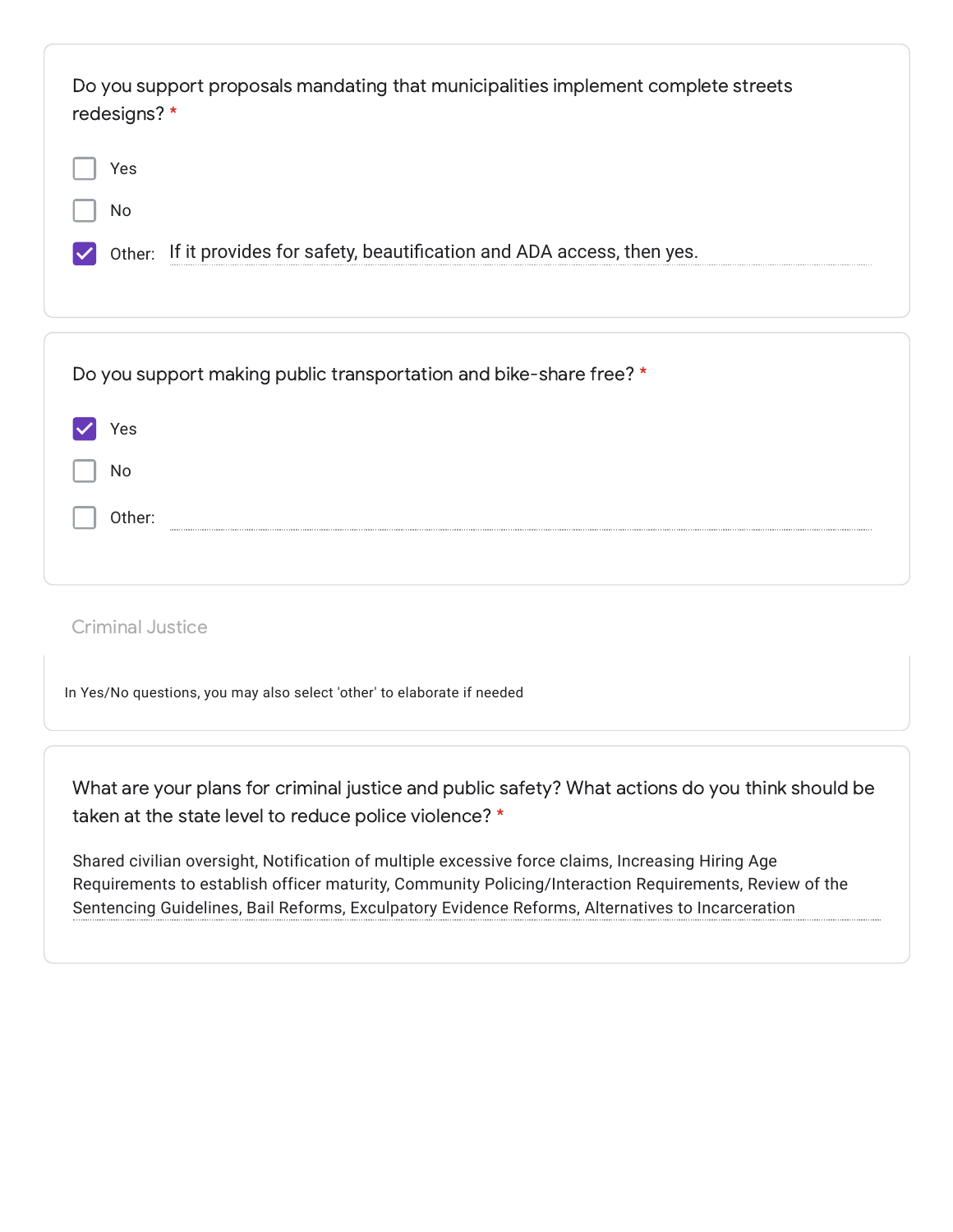| Do you support removing armed officers from traffic enforcement? *                           |
|----------------------------------------------------------------------------------------------|
| Yes                                                                                          |
| No                                                                                           |
| Other: I'm thinking about it, but there may be instances where it's necessary                |
|                                                                                              |
|                                                                                              |
| Do you support ending qualified immunity at the state level? *                               |
| Yes                                                                                          |
| No                                                                                           |
| Other:                                                                                       |
|                                                                                              |
|                                                                                              |
| Do you support reallocating municipal budgets from law enforcement toward social services? * |
| Yes                                                                                          |

| $\vert$   No |                    |
|--------------|--------------------|
|              | $\vee$ Other: Some |

## Election Reform

For Yes/No questions, you may also select 'other' to elaborate if needed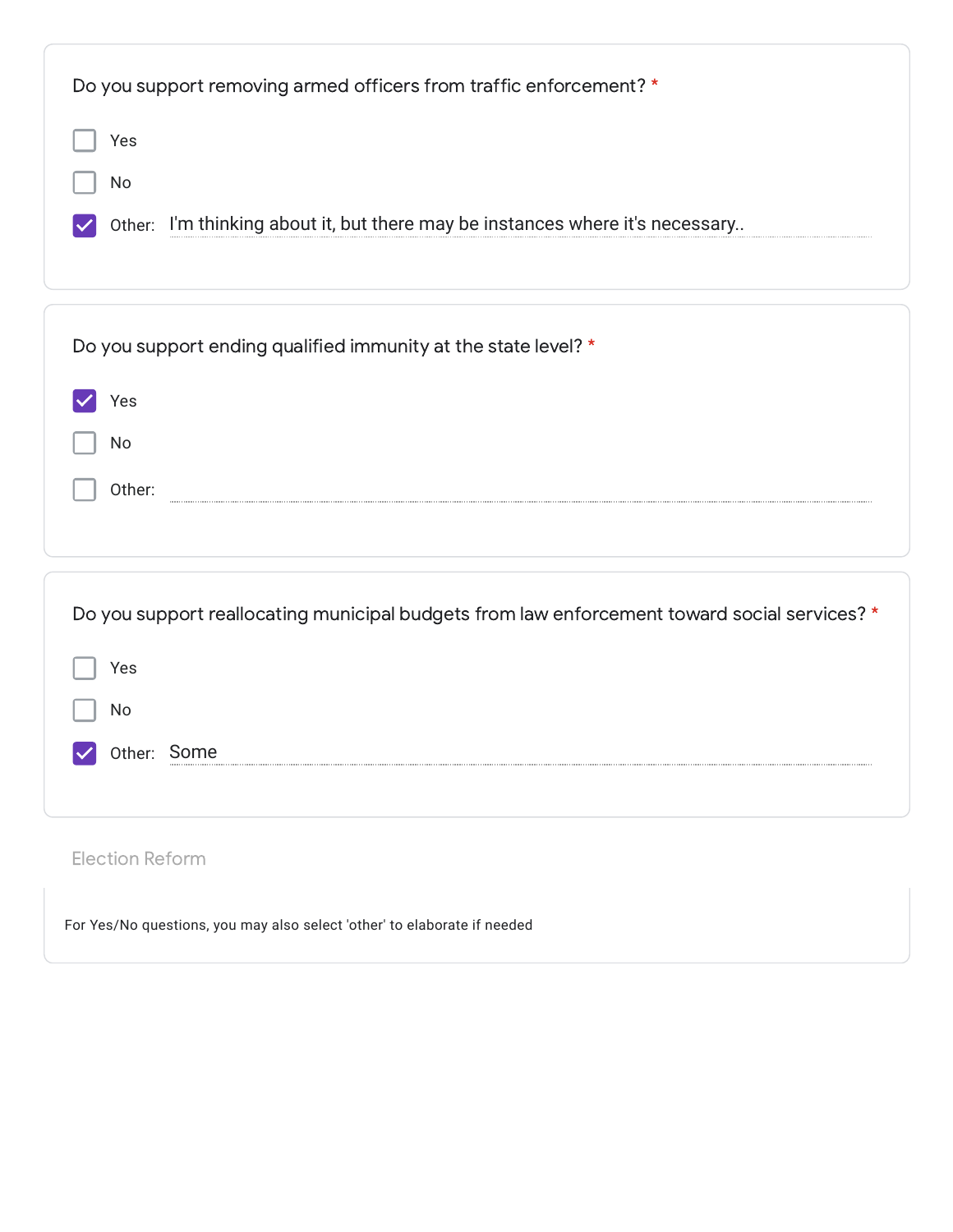| Do you support enfranchising all convicts currently serving prison time? *                                   |
|--------------------------------------------------------------------------------------------------------------|
| Yes                                                                                                          |
| No                                                                                                           |
| Other:                                                                                                       |
|                                                                                                              |
|                                                                                                              |
| What do you think are the most important actions to take to keep California elections free and<br>fair? *    |
| Access and paid time off for voting, mail-in ballots verification of accuracy of digital voting machines,    |
| reduced filing fees for candidates, set limits on campaign expenditures with government assistance.          |
|                                                                                                              |
| Do you support legislation to remove corporate contributions from elections? *                               |
| Yes                                                                                                          |
| No                                                                                                           |
| Other:                                                                                                       |
|                                                                                                              |
|                                                                                                              |
| What, if any, changes would you make to California's recall, referendum, and ballot initiative<br>process? * |
| Increase the signature requirements for recalls.                                                             |

Education